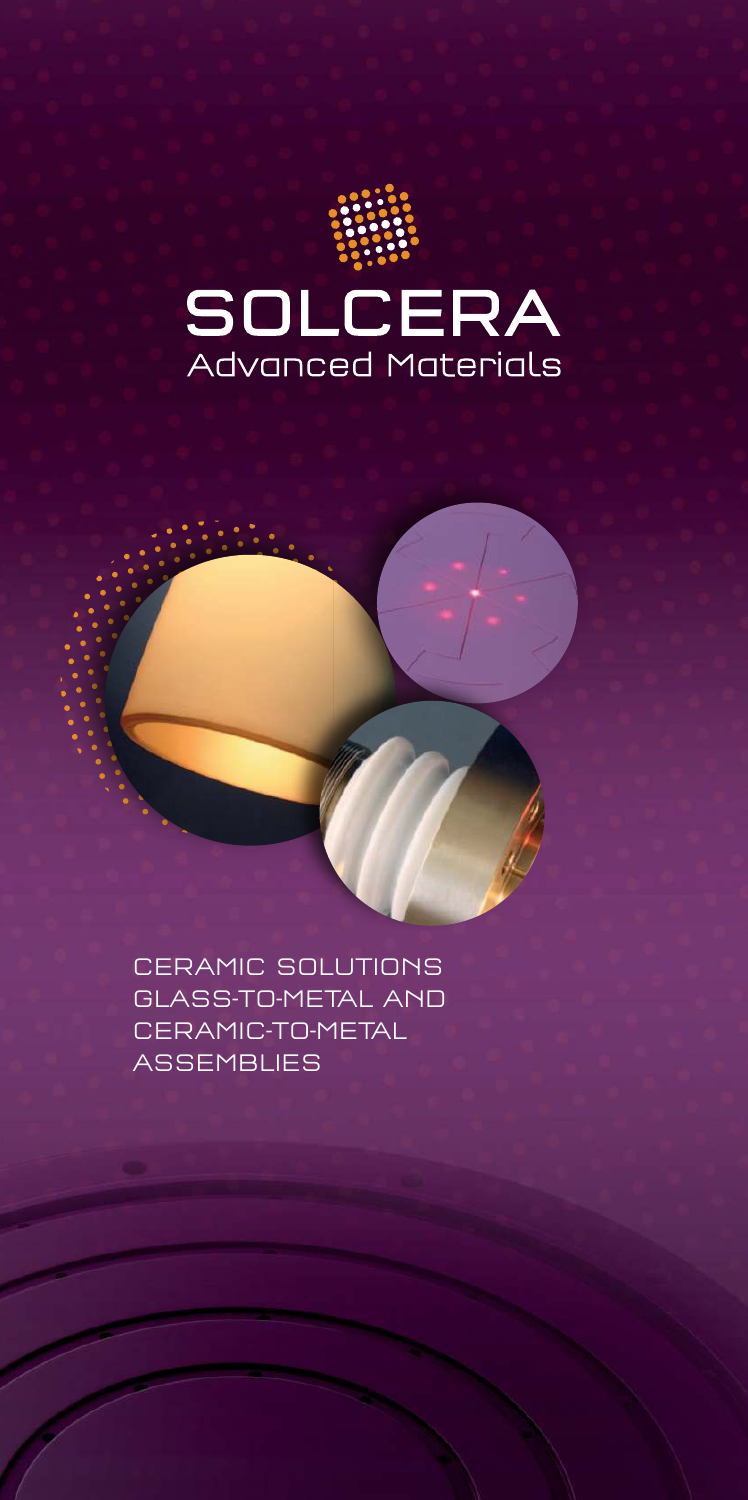

With over 200 years of history, **SOLCERA** has been supporting the development of advanced ceramics in France.

Owned during a long period of time by major industrial groups, it is now an **independent company** with its 2 facilities in Evreux and Moissy-Cramayel.

Our strategy relies on an extensive know-how in designing and manufacturing **technical ceramics**, as well as **glass-to-metal** and **ceramic-to-metal assemblies**. Our products and solutions are based on advanced technologies, making use of a wide range of oxide and non-oxide ceramics developed in-house.

Our facilities are both **vertically integrated**, giving us complete control over the entire manufacturing process: powder preparation, shaping, heat treatment, machining, finishing, assembling and inspection. The production of prototypes as well as small and medium-size series is carried out by our specialists, whose broad expertise and know-how have built our company's reputation for excellence.

Our process and materials competencies, combined with the exceptional characteristics of high-performance ceramics, give us a strong presence across a number of **cutting-edge industries** such as aeronautics, aerospace, agriculture, national defense, nuclear power, luxury goods and research.

Remaining attentive to the needs of our customers and focusing on co-development, we design and manufacture products that meet the **most demanding environments**: corrosive or abrasive applications, high temperature, electrical insulation, high pressure, cryogenics, vacuum and ultra-vacuum resistance.

We provide **technical support** right from the system design stage and we are proactive in finding solutions for developing prototypes able to validate working hypotheses.

Our **long-term partnerships** with major public and private sector players, the internal transmission of knowledge and our **R&D** team dedicated to **innovation** are all key elements that ensure the growth of our company and the longevity of its know-how.

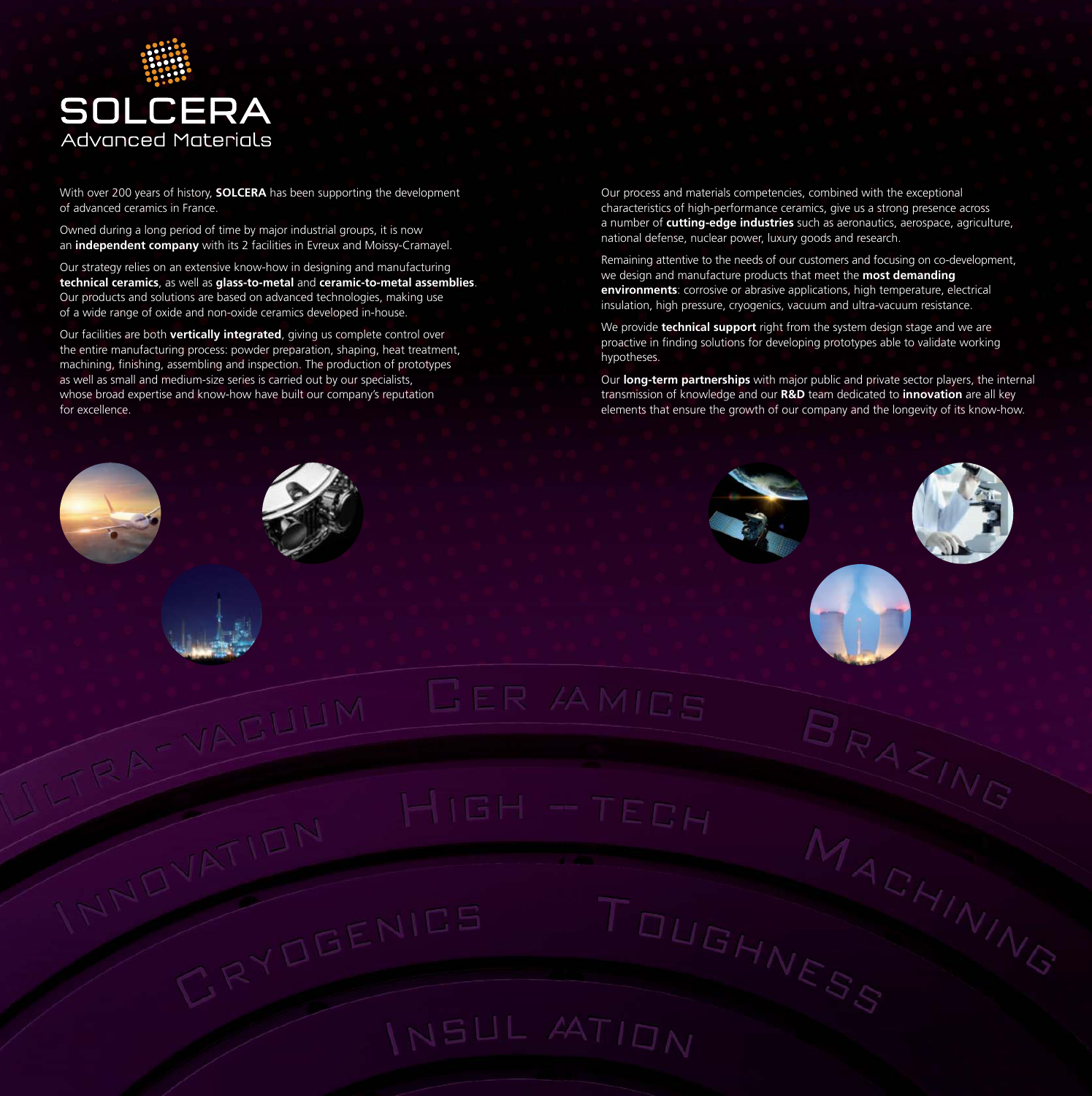•Ultra-vacuum and high-voltage feedthroughs (ceramic-to-metal or glass-to-metal assemblies)

- •Multi-pin and coaxial connectors (ceramic-to-metal or glass-to-metal assemblies)
- •Machined ceramics
- •Windows
- •Gauges
- •Filaments for leak detectors
- •RX tubes
- •Flash lamps



## CERAMIC SOLUTIONS

Our vertically integrated Evreux facility, the company's headquarters, houses all the industrial and human resources necessary to design and manufacture high-performance ceramic components as well as an R&D department focused on the development of innovative materials and processes.

**GUIDE** 

 $Al_2O_3$ 

 $HfO<sub>2</sub>$ 

MaF<sub>2</sub>

 $Si<sub>3</sub>N<sub>4</sub>$ 

Our Moissy-Cramayel facility, formerly Vermetal, uses its long-standing expertise to provide solutions tailored to our customers' specific needs in the field of ceramic-to-metal assemblies, glass-to-metal sealing, high-precision ceramic machining and flash lamps.

Our products are used in very demanding applications such as **infrared and electromagnetic windows**, **armor plates**, **aerospace electrical insulators**, **oxygen sensors** for metal industry, **special crucibles** for laboratories, **ceramic nozzles** for water treatment facilities and upscale **watch industry components**.

Our products are used in high-tech equipment such as electron guns and **X-ray sources** for the medical sector, **vacuum processing machines**, **industrial** and **aeronautical sensors**, **particle accelerators**, **high-power lasers**, **satellites** or **atomic clocks**. Many components

are also used for national defense and nuclear applications.

Assembly process resulting from glass fusion onto metal at high temperature. The glass-to-metal technology has the advantage of allowing for complex shaping.

## ADVANCED TECHNOLOGIES SERVING THE NEEDS OF OUR CUSTOMERS

### GLASS-TO-METAL SEALING







# **ASSEMBLY SOLUTIONS**

![](_page_2_Picture_7.jpeg)